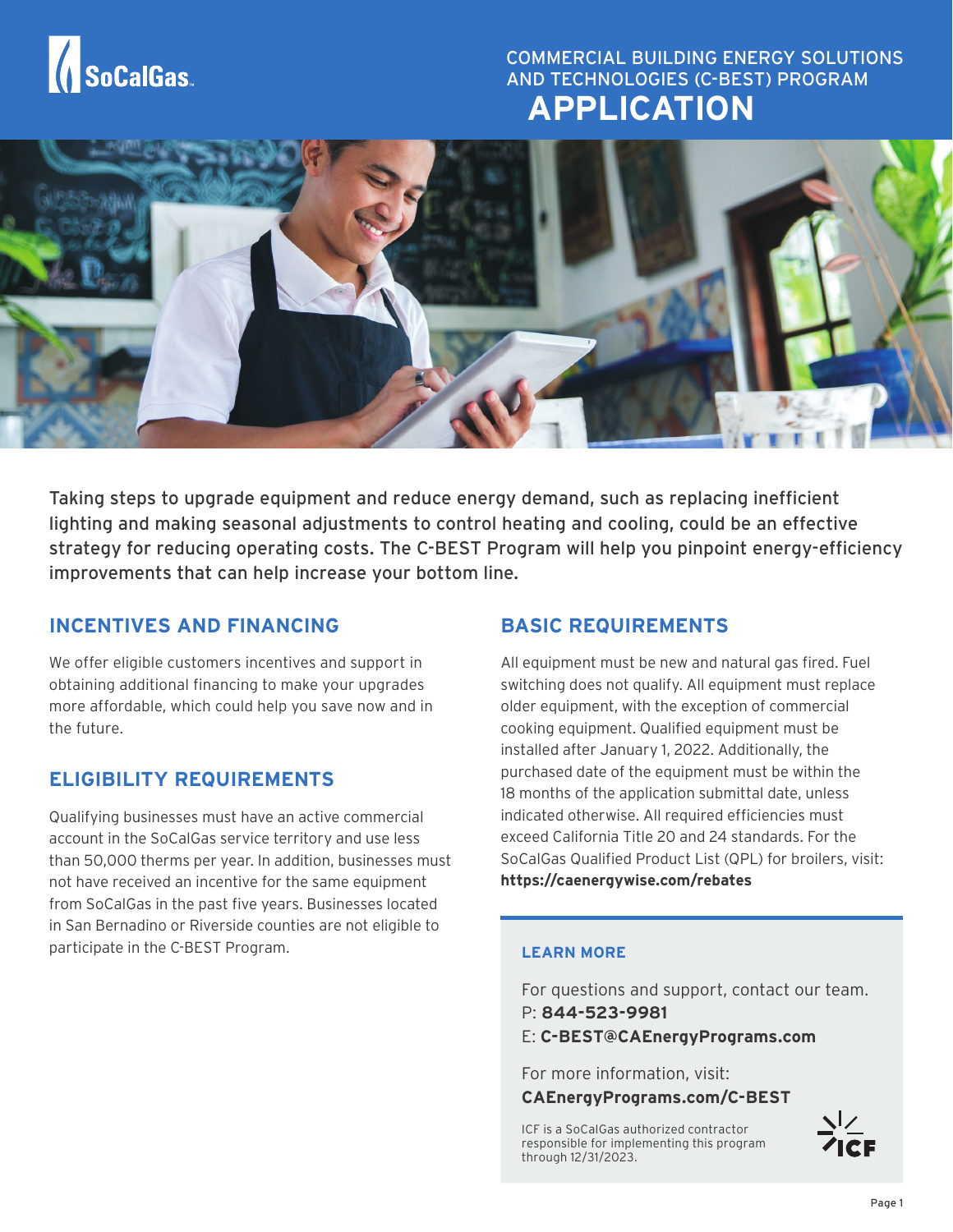# **HOW TO APPLY**

- 1. Work with your C-BEST account manager to determine your eligibility and assess your property's needs.
- 2. Purchase energy-efficient equipment that meets program specifications.
- 3. Your C-BEST account manager will provide support and guidance, where needed, with respect to all eligibility requirements for equipment. Find equipment that can qualify for SoCalGas rebates by reviewing the equipment specification sheet. Install energy-efficient equipment with the contractor of your choice.

**NOTE:** Contractors working on HVAC energy efficiency projects with incentives over \$3,000 must meet at least one of the following criteria:

- A. Completed an accredited HVAC apprenticeship.
- B. Is enrolled in an accredited HVAC apprenticeship.

## **REQUIRED DOCUMENTATION**

- $\Box$  A copy of a recent SoCalGas bill for the natural gas account serving the energy-efficient product. Address and account number must match the name, site address, and account number on the application.
- $\Box$  A copy of the equipment specification sheets.

□ A copy of **PAID IN FULL** receipt(s) and contractor invoice(s). **NOTE:** Cash on delivery (COD) and estimates are not acceptable proof of payment.

 $\Box$  Receipts/invoices must show a zero balance and list:

- Vendor name and information
- Purchase date
- Product manufacturer, model number, and serial number(s)
- C. Completed at least five years of work experience at the journey level according to the Department of Industrial Relations definition, Title 8, Section 205, of the California Code of Regulations, passed a practical and written HVAC system installation competency test, and received credentialed training specific to the installation of the technology being installed.
- D. Has a C-20 HVAC contractor license issued by the California Contractors State License Board (CSLB).
- 4. Submit your completed rebate application, including signed Terms and Conditions and required supporting documentation, to your C-BEST account manager.

Contact your C-BEST account manager for support in completing your application or gathering the required documentation.

You may submit your application via email to **[C-BEST@CAEnergyPrograms.com](mailto:C-BEST%40CAEnergyPrograms.com?subject=)** or by mail to:

**C-BEST Program c/o ICF 555 W. 5th Street Suite 3100 Los Angeles, CA 90013**

The Commercial Building Energy Solutions and Technologies Program is funded by California utility customers and administered by Southern California Gas Company (SoCalGas) under the auspices of the California Public Utilities Commission. ICF provides marketing support for this program pursuant to a contract awarded to ICF by SoCalGas. Program funds, including any funds utilized for rebates or incentives, will be allocated on a first-come, first-served basis until such funds are no longer available. This program may be modified or terminated without prior notice. The selection, purchase, and ownership of goods and/or services are the sole responsibility of customer. **SoCalGas makes no warranty, whether express or implied, including the warranty of merchantability or fitness for a particular purpose, of goods or services selected by customer. SoCalGas does not endorse, qualify or guarantee the work of any third party contractor utilized in connection with this program.** Customers who choose to participate in this program are not obligated to purchase any additional services offered by any such contractor. Eligibility requirements apply; see the program conditions for details.

© 2022 ICF. The trademarks used herein are the property of their respective owners. All rights reserved. Some materials used under license, with all rights reserved by licensor.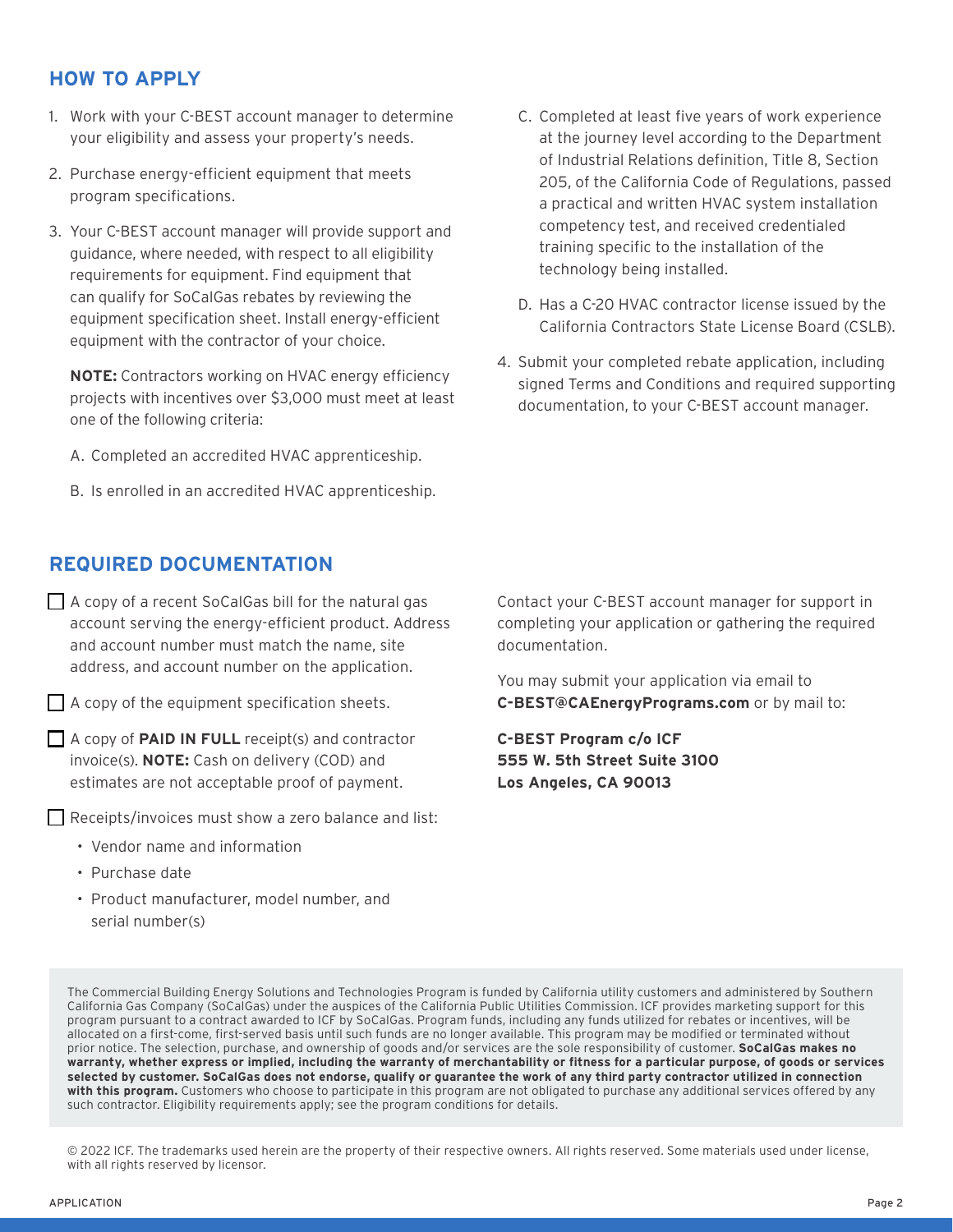# **TERMS AND CONDITIONS**

- 1. I understand that the Commercial Building Energy Solutions and Technologies Program or C-BEST Program is available to all SoCalGas commercial customers that hold an active service account with a service address located outside San Bernardino County and Riverside County and use less than 50,000 therms annually.
- 2. I represent that (a) I am an eligible SoCalGas commercial customer, (b) that I have installed the energy-efficiency equipment specified for my project (Project) in the Program's online application system (Equipment) between January 1, 2022 and December 31, 2022, (c) the date of purchase of such Equipment is within 18 months of its installation date, and (d) I would not have purchased the Equipment at this time if the Program had not offered a monetary rebate/ incentive. I understand that this application and the paid itemized invoice must be received through the Program's online application system no later than December 31, 2022, unless otherwise specified by an authorized Program representative. I understand that incomplete and incorrect applications will not be processed. Applications can be submitted directly to the Program's online application system; via email to: [C-BEST@CAEnergyPrograms.com;](mailto:CBEST%40CAEnergyPrograms.com?subject=) or by postal mail to: C-BEST Program, c/o ICF, 555 W 5th St. Ste 3100, Los Angeles, CA, 90013. Applications submitted by email or postal mail will be entered into the online application system by the Program's application processing team.
- 3. I understand that the installation of the Equipment may require ICF Resources, LLC ("ICF") and/or its subcontractors to enter my facility. I agree to permit ICF and its authorized subcontractors to complete an energy survey and install the Equipment at my facility, as applicable.
- 4. I acknowledge that I have been notified of SoCalGas's California Consumer Privacy Act (CCPA) Policy. Personal information may be solicited; visit socalgas.com/CCPA to review SoCalGas's CCPA Notice at Collection.
- 5. I will allow, if requested, a representative from SoCalGas, ICF, the California Public Utilities Commission (CPUC), and/or any authorized third party reasonable access to the property where the Equipment is located to verify the installed Equipment before a rebate/incentive is paid.

I understand that SoCalGas, ICF, CPUC and/or any authorized third party may contact the qualifying Equipment vendor and/or installer to verify purchase and/or installation of the Equipment and may provide my name and/or address to complete this verification. I understand this inspection is for the purpose of determining that the installed Equipment meets all Program requirements.

I understand that rebate/incentive applications that are submitted to SoCalGas may be randomly selected for inspection to ensure Program and quality control compliance, and that a virtual video inspection may be requested to verify the installation of the Equipment prior to rebate or incentive payment.

- 6. I understand that my Project may be selected for evaluation studies and or Program measurement by contractors appointed by the CPUC. These studies are used to analyze and improve Program performance. I agree to participate by responding to inquiries from these contractors in a timely manner.
- 7. I understand that in no case will the Program pay more than 100 percent of the actual purchase price of any Equipment for which a rebate or incentive is eligible or the maximum allowance per unit, whichever is less. For the purposes of this paragraph, "purchase price" means the cost of the Equipment plus actual and verifiable installation labor charges paid by the customer to the installer of such Equipment, it being understood that customers who self-install shall not charge installation labor. Sales and other taxes are not included as part of the Equipment purchase price.

I understand that I cannot receive a rebate or incentive for the same Equipment from more than one California Investor-Owned Utility (IOU) participating in this Program or other third-party programs offering rebates, financing, and other incentives funded by California utility customers and administered by an IOU under the auspices of the CPUC. I understand that I cannot receive a rebate or incentive for any Equipment for which I have received a rebate or incentive from SoCalGas in the five years prior to the application date.

- 8. I agree to remove and dispose of the equipment being replaced by the Equipment in accordance with all federal, state, and local laws.
- 9. I certify that the information on this application is true and correct, and that the IRS Tax ID provided is accurate. I understand that rebate/incentive payments are based on related energy benefits over the life of the Equipment. I agree to maintain the energy-efficient measure(s) specified in this application for the life of the Equipment or a period of five (5) years from receipt of rebate/incentive funds, whichever is less. If the above ceases to be the case, I shall refund a prorated amount of rebate/incentive dollars to SoCalGas based on the actual period of time for which I provided the related energy benefits as a customer of SoCalGas. I understand that this Program or individual measures offered as part of this Program may be modified or terminated without notice.

I certify that all Equipment was purchased new, and I understand that resale products and products leased, rebuilt, rented, received from insurance claims, or won as a prize; or, new parts installed in existing products, do not qualify. I understand rebates or incentives will only be paid for Equipment that meets the specifications of the Program.

- 10. I understand that rebates or incentives could be taxable, and that I am urged to consult my tax advisor concerning the taxability of any rebates or incentives paid through this Program. Rebates or incentives greater than \$600 will be reported to the IRS on Form 1099 unless I am a corporation or have tax exempt status and have noted as such in this application. Neither SoCalGas nor ICF are responsible for any taxes that may be imposed on me or my business as a result of the receipt of a rebate or incentive.
- 11. **SoCalGas makes no warranty, whether express or implied, including the warranty of merchantability or fitness for a particular purpose, of goods or services I select (including the Equipment). SoCalGas does not endorse, qualify, or guarantee the work of any contractor utilized in connection with this Program. I acknowledge that I am not obligated to purchase any additional goods or services offered by any such contractor due to my choice to participate in this Program. I understand that my reliance on warranties is limited to any warranties that may arise from or be provided by contractors or vendors providing goods or performing services in connection with Equipment. Neither SoCalGas nor ICF are responsible for assuring the design, engineering, or construction of the facility or installation of the Equipment are proper or comply with any particular laws (including patent laws), codes, or industry standards. Neither SoCalGas nor ICF make any representations of any kind regarding the results to be achieved by the Equipment or the adequacy, safety, reliability, and/or efficiency of such Equipment. The selection, purchase, and ownership of the Equipment are my sole responsibility.**
- 12. **To the maximum extent permitted under applicable law, neither SoCalGas nor ICF shall be liable to me or any other parties for any indirect, special, consequential, or incidental damages, regardless of the theory of recovery, caused by, in connection with, or arising from any activities associated with this Program.**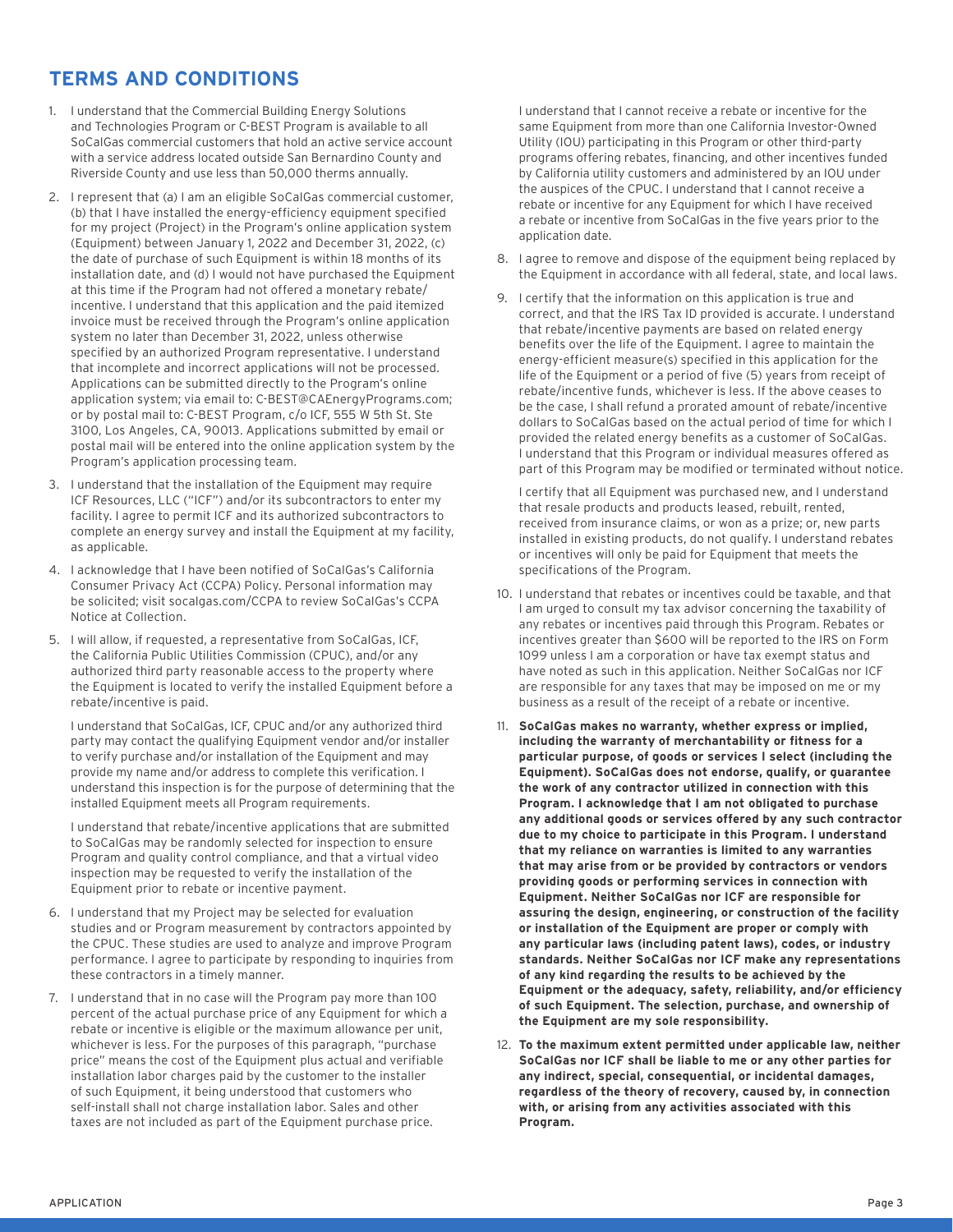## **TERMS AND CONDITIONS** *(Continued)*

13. Neither SoCalGas nor ICF shall have (a) any obligation to maintain, remove, or perform any work whatsoever on the installed Equipment, or (b) any liability arising from a contractor's installation of the applicable Equipment or its failure to perform, for failure of the Equipment to function, for any damage to my premises caused by the contractor, or for any damages to property or injuries to persons caused by the Equipment.

Important: In accordance with CPUC Code section 399.4(b), the customer or their contractor must provide proof of permit closure when installing HVAC equipment. I acknowledge that I must provide documentation completed and signed by a licensed contractor when applying for rebates or incentives on HVAC Equipment.

- 14. This Program (including these Terms and Conditions) may be revised at any time without notice. In such an instance, unless otherwise prohibited under applicable law (including any CPUC order or directive), signed applications will be processed to completion under the Terms and Conditions in effect of the date of such signed application.
- 15. ICF is a SoCalGas authorized contractor responsible for implementing the C-BEST Program through December 31, 2023.

### **CUSTOMER SIGNATURE** *(Original or digital signature required)*

 I HAVE READ AND UNDERSTAND THE TERMS AND CONDITIONS. I CERTIFY THAT THE INFORMATION I HAVE PROVIDED IS TRUE AND CORRECT AND THE PRODUCTS FOR WHICH I AM REQUESTING A REBATE MEET THE REQUIREMENTS LISTED ON PAGES 7–10.

Check One:  $\Box$  Customer  $\Box$  Contractor (as authorized agent for Customer)

As applicable: By checking this box, I confirm that I have used a licensed contractor, as appropriate, and followed applicable permitting requirements for this installation.

\_\_\_\_\_\_\_\_\_\_\_\_\_\_\_\_\_\_\_\_\_\_\_\_\_\_\_\_\_\_\_\_\_\_\_\_\_\_\_\_\_\_\_\_\_\_\_\_\_\_\_\_\_\_\_\_\_\_\_\_\_\_\_\_\_\_\_\_\_\_ \_\_\_\_\_\_\_\_\_\_\_\_\_\_\_\_\_\_\_\_\_\_\_\_\_\_\_\_\_\_\_\_\_\_\_\_\_\_\_\_\_\_ \_\_\_\_\_\_\_\_\_\_\_\_\_\_\_\_

Print Name Signature Date of the Date of the Signature Signature Date of the Date of the Date of the Date of the Date of the Date of the Date of the Date of the Date of the Date of the Date of the Date of the Date of the D

### **CONTRACTOR SIGNATURE** *(Complete only for HVAC measures)*

 I HAVE READ AND UNDERSTAND THE TERMS AND CONDITIONS. I CERTIFY THAT THE INFORMATION I HAVE PROVIDED IS TRUE AND CORRECT AND THE EQUIPMENT IS ELIGIBLE FOR REBATE(S) ARE INSTALLED, OPERATIONAL, AND MEET THE REQUIREMENTS OF THIS PROGRAM.

 Important: In accordance with California Public Utilities Commission Code section 399.4(b), the customer or their contractor must provide proof of permit closure when installing heating, ventilation, and air conditioning (HVAC) equipment. **Name and address shown on proof of permit closure must match the name and installed address on this application form**. You and your contractor must also complete a C-BEST HVAC Permit Closure Form. Your C-BEST account manager will provide complete details.

\_\_\_\_\_\_\_\_\_\_\_\_\_\_\_\_\_\_\_\_\_\_\_\_\_\_\_\_\_\_\_\_\_\_\_\_\_\_\_\_\_\_\_\_\_\_\_\_\_\_\_\_\_\_\_\_\_\_\_\_\_\_\_\_\_\_\_\_\_\_ \_\_\_\_\_\_\_\_\_\_\_\_\_\_\_\_\_\_\_\_\_\_\_\_\_\_\_\_\_\_\_\_\_\_\_\_\_\_\_\_\_\_ \_\_\_\_\_\_\_\_\_\_\_\_\_\_\_\_

Print Name Signature Date of the Date of the Signature Signature Date of the Date of the Date of the Date of the Date of the Date of the Date of the Date of the Date of the Date of the Date of the Date of the Date of the D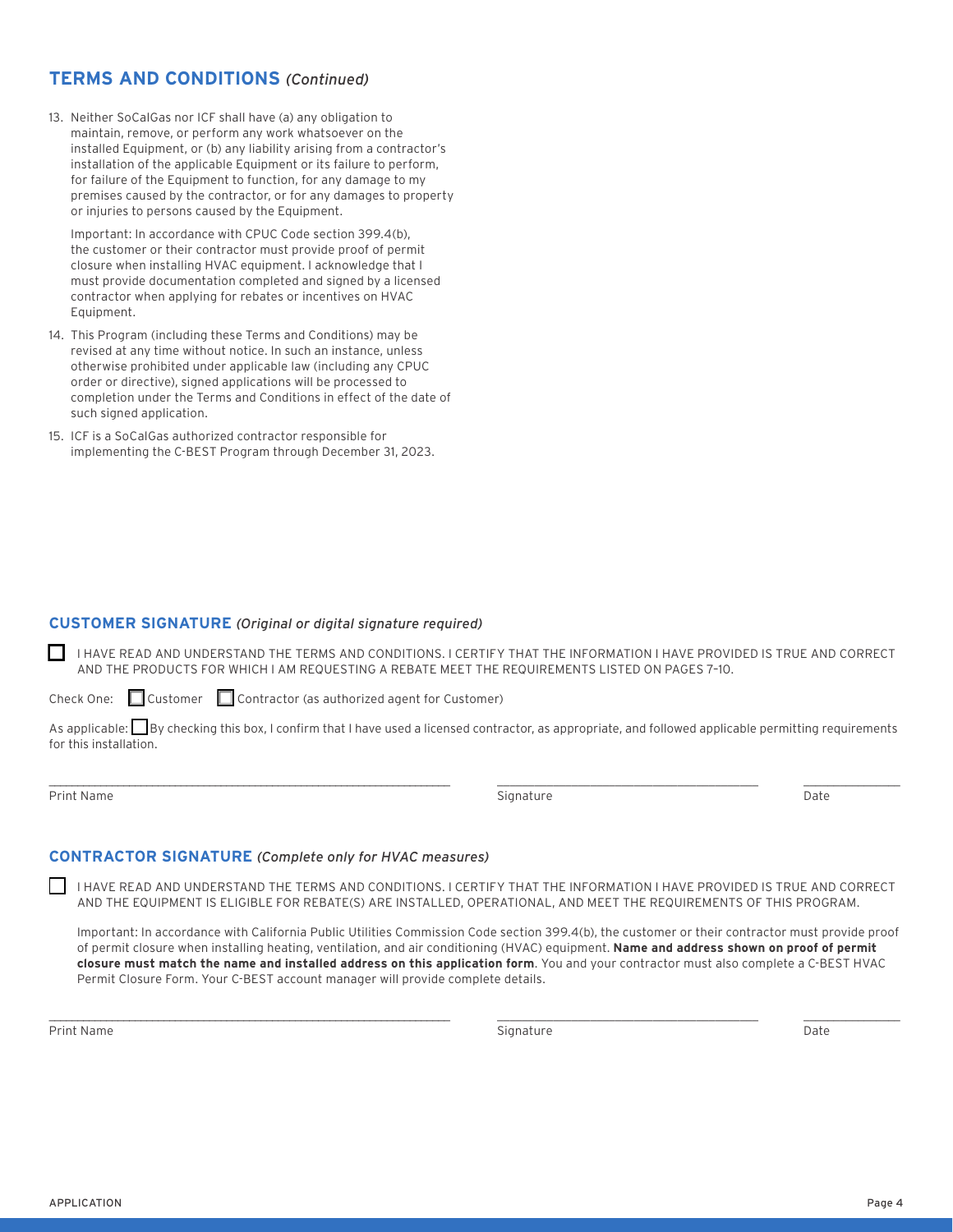# **APPLICATION FORM**

### **ACCOUNT HOLDER INFORMATION**

| $\qquad \qquad -$<br>-                                                                  | -    |     |
|-----------------------------------------------------------------------------------------|------|-----|
| SoCalGas Account Number                                                                 |      |     |
| Name (as it appears on your SoCalGas bill)                                              |      |     |
| Rate Schedule (GR, GM)                                                                  |      |     |
| SITE ADDRESS AND SITE CONTACT INFORMATION                                               |      |     |
| Please include site contact best suited to coordinate installations and/or inspections. |      |     |
|                                                                                         |      |     |
| Address                                                                                 | City | ZIP |
| Name of Site Contact for Installations and/or Inspections                               |      |     |

| <b>ADDITIONAL PROPERTY INFORMATION*</b>                                              |
|--------------------------------------------------------------------------------------|
| Do customers predominantly speak a language other than English? $\Box$ Yes $\Box$ No |
| Languages Spoken (select all that apply):                                            |
| Armenian Cantonese Korean Mandarin Spanish Tagalog Vietnamese Other                  |

\*This information is used to determine eligibility as a Hard to Reach (HTR) property. All incentives will be 16 percent greater for properties located in Disadvantaged Communities (DAC) and properties that qualify as HTR. In addition, the Program tracks participation among HTR properties and properties located in DACs. DAC eligibility is determined by location within a DAC ZIP code as defined by CalEnviroScreen 3.0. HTR is defined using the definition set forth in CPUC Decision 18-05-041.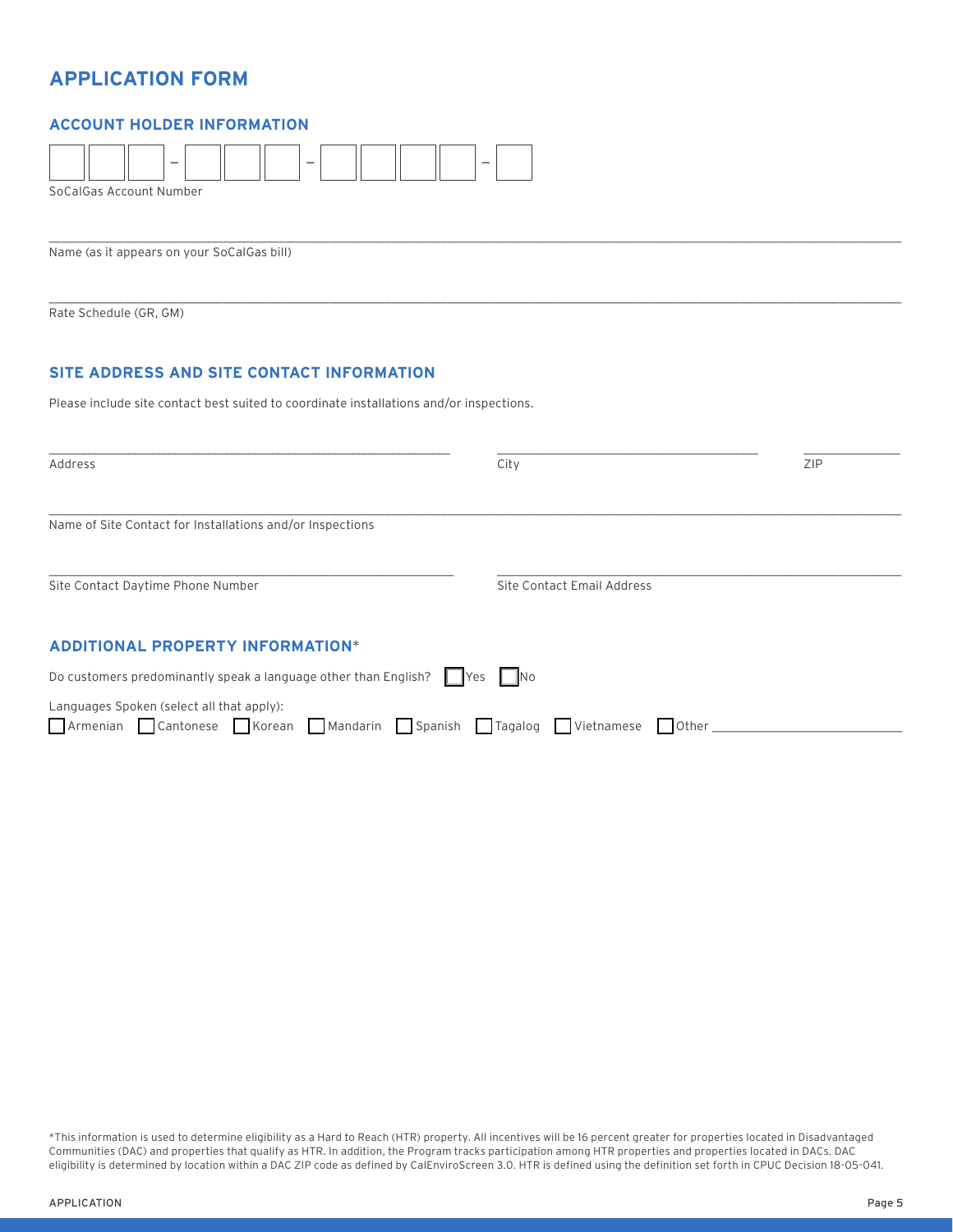### **APPLICATION FORM** *(Continued)*

### **CONTRACTOR INFORMATION**

 $\Box$  Non-corporation  $\Box$  Exempt (e.g., tax exempt, non-profit)

| Company Name                                                                                                                                                                                                                 |                              | Company Representative Name |  |  |  |
|------------------------------------------------------------------------------------------------------------------------------------------------------------------------------------------------------------------------------|------------------------------|-----------------------------|--|--|--|
| <b>CSLB Number</b>                                                                                                                                                                                                           |                              |                             |  |  |  |
| Daytime Phone Number                                                                                                                                                                                                         | Email Address                |                             |  |  |  |
| <b>PAYEE INFORMATION</b>                                                                                                                                                                                                     |                              |                             |  |  |  |
| Please read section below if rebate is being sent to someone other than the customer of record.<br>Tax Status (if business): Corporation Partnership LLC Individual or Sole Proprietor Exempt (i.e., tax exempt, non-profit) |                              |                             |  |  |  |
| Payee Name (make rebate check payable to)                                                                                                                                                                                    | Federal Tax ID Number or SSN |                             |  |  |  |
| <b>Mailing Address</b>                                                                                                                                                                                                       | City                         | ZIP                         |  |  |  |
|                                                                                                                                                                                                                              |                              |                             |  |  |  |

### **PAYMENT RELEASE AUTHORIZATION** *(Signature required)*

PROPERTY OWNER OR PROPERTY MANAGER, AS AUTHORIZED AGENT FOR PROPERTY OWNER: Your authorization is required if the rebate check is to be made payable to another individual or entity. Please sign below. I am authorizing this payment of my rebate to the third party ("Payee") named above and I understand that I will not be receiving a rebate check from SoCalGas. I also understand that my release of the payment to the Payee does not exempt me from the rebate requirements outlined in this application. If Payee is a business, federal tax ID or Social Security Number must be provided. Southern California Gas Company will report this payment made to the third party on IRS form 1099 as "Other Income" to you (the customer receiving the benefit of the rebate payment) unless the payment is less than \$600, or you have identified yourself as a corporation or exempt. You are urged to consult your tax advisor concerning the tax requirements of rebates. Southern California Gas Company is not responsible for any taxes that may be imposed on you as a result of this rebate.

Print Name Signature Date of the Date of the Signature Signature Date of the Date of the Date of the Date of the Date of the Date of the Date of the Date of the Date of the Date of the Date of the Date of the Date of the D

\_\_\_\_\_\_\_\_\_\_\_\_\_\_\_\_\_\_\_\_\_\_\_\_\_\_\_\_\_\_\_\_\_\_\_\_\_\_\_\_\_\_\_\_\_\_\_\_\_\_\_\_\_\_\_\_\_\_\_\_\_\_\_\_\_\_\_\_\_\_ \_\_\_\_\_\_\_\_\_\_\_\_\_\_\_\_\_\_\_\_\_\_\_\_\_\_\_\_\_\_\_\_\_\_\_\_\_\_\_\_\_\_ \_\_\_\_\_\_\_\_\_\_\_\_\_\_\_\_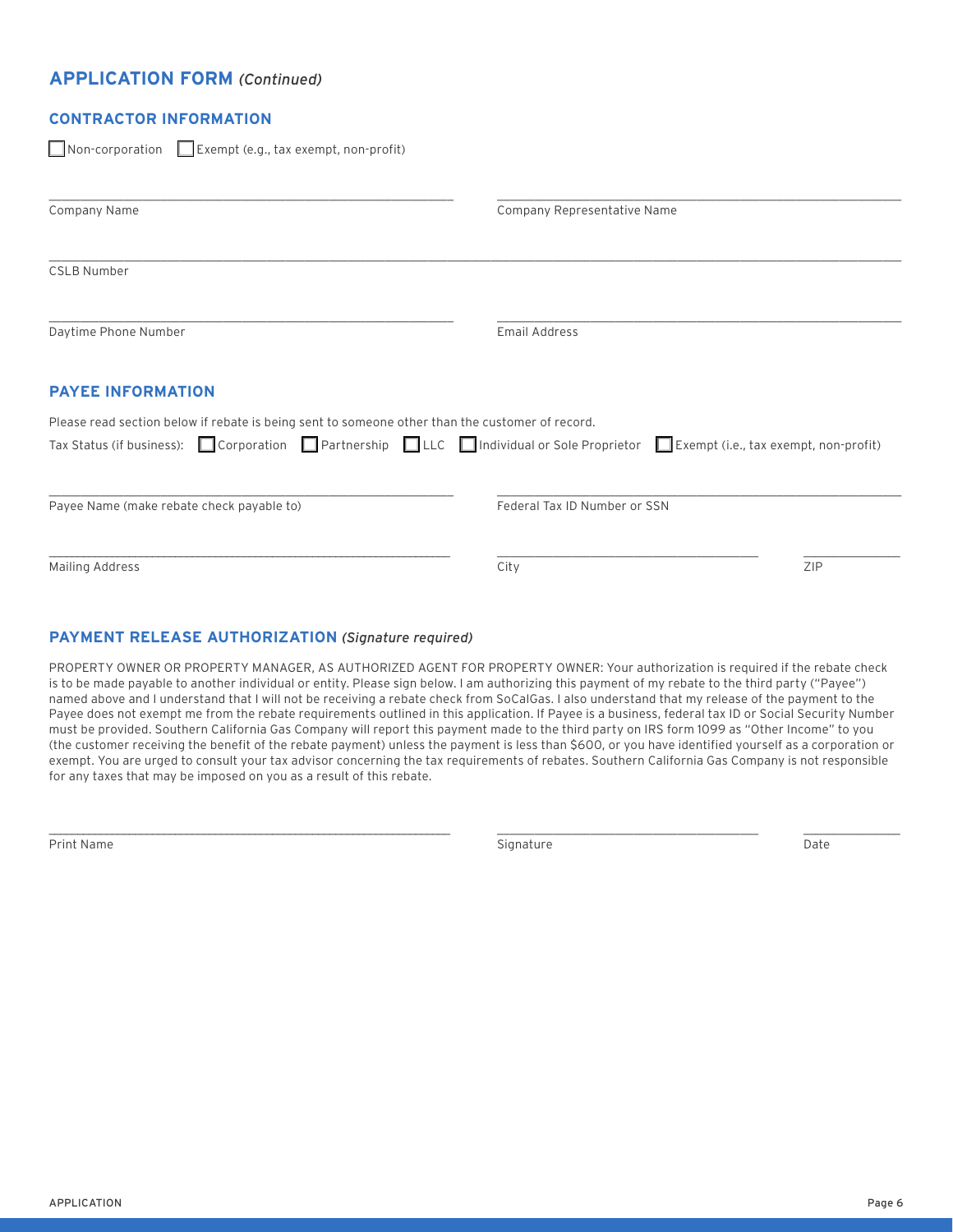# **PRODUCT SPECIFICATIONS AND REBATES**

**REQUIREMENTS:** Must have natural gas distributed to the installation address by SoCalGas and product must comply with energy efficiency specifications below. Please look for the Uniform Energy Factor or Thermal Efficiency on equipment specification sheet or on the packaging box.

**INCREASED REBATES FOR QUALIFYING PROPERTIES:** The C-BEST Program is pleased to offer higher rebate amounts for the installation of measures in certain qualifying properties. Your C-BEST account manager will confirm your eligibility for increased rebates; qualifying factors include:

- Property is located in a Disadvantaged Community as defined by CalEnviroScreen, a tool of the California Environmental Protection Agency (CalEPA)
- Majority of tenants speak a primary language other than English
- Property is located in a rural area within the SoCalGas service territory

**EQUIPMENT SELECTION SUPPORT:** A C-BEST account manager can provide guidance in selecting equipment that meets Program requirements. Contact us at **[C-BEST@CAEnergyPrograms.com](mailto:C-BEST%40CAEnergyPrograms.com?subject=)** or **1-844-523-9981** for support.

| Product                                                | Quantity<br><b>Rebate per Quantity Installed</b><br><b>Installed</b><br>(B)<br>(A) |                                    | <b>Rebate Total</b><br>Amount<br>$(A \times B)$ |
|--------------------------------------------------------|------------------------------------------------------------------------------------|------------------------------------|-------------------------------------------------|
| <b>BOILERS AND WATER HEATING</b>                       |                                                                                    |                                    |                                                 |
| <b>HOT WATER BOILERS SMALL</b>                         |                                                                                    | <b>STANDARD:</b> \$1 per kBtuh     | \$0.00                                          |
| Small Tier 1<br>Boiler Rating: <200 kBtu/hr, ≥0.84 UEF |                                                                                    | <b>INCREASED:</b> \$1.50 per kBtuh | \$0.00                                          |
| <b>HOT WATER BOILERS SMALL</b>                         |                                                                                    | STANDARD: \$3 per kBtuh            | \$0.00                                          |
| Small Tier 2<br>Boiler Rating: <200 kBtu/hr, ≥0.87 UEF |                                                                                    | INCREASED: \$4.50 per kBtuh        | \$0.00                                          |
| <b>HOT WATER BOILERS LARGE</b>                         |                                                                                    | <b>STANDARD:</b> \$1 per kBtuh     | \$0.00                                          |
| Large Tier 1<br>Boiler Rating: ≥200 kBtu/hr, ≥84% TE   |                                                                                    | INCREASED: \$1.50 per kBtuh        | \$0.00                                          |
| <b>HOT WATER BOILERS LARGE</b>                         |                                                                                    | STANDARD: \$3.50 per kBtuh         | \$0.00                                          |
| Large Tier 2<br>Boiler Rating: ≥200 kBtu/hr, ≥90% TE   |                                                                                    | INCREASED: \$5 per kBtuh           | \$0.00                                          |
| <b>PROCESS STEAM BOILERS</b>                           |                                                                                    | <b>STANDARD:</b> \$3 per kBtuh     | \$0.00                                          |
| Input Rating: ≤20,000 kBtu/hr, ≥83% CE                 |                                                                                    | INCREASED: \$4.50 per kBtuh        | \$0.00                                          |
| <b>PROCESS WATER BOILERS</b>                           |                                                                                    | <b>STANDARD:</b> \$2.50 per kBtuh  | \$0.00                                          |
| Input Rating: ≤20,000 kBtu/hr<br>Tier 1: >85% CE       |                                                                                    | INCREASED: \$3.50 per kBtuh        | \$0.00                                          |
| <b>PROCESS WATER BOILERS</b>                           |                                                                                    | <b>STANDARD:</b> \$7 per kBtuh     | \$0.00                                          |
| Input Rating: ≤20,000 kBtu/hr<br>Tier 2: ≥90% CE       |                                                                                    | INCREASED: \$10 per kBtuh          | \$0.00                                          |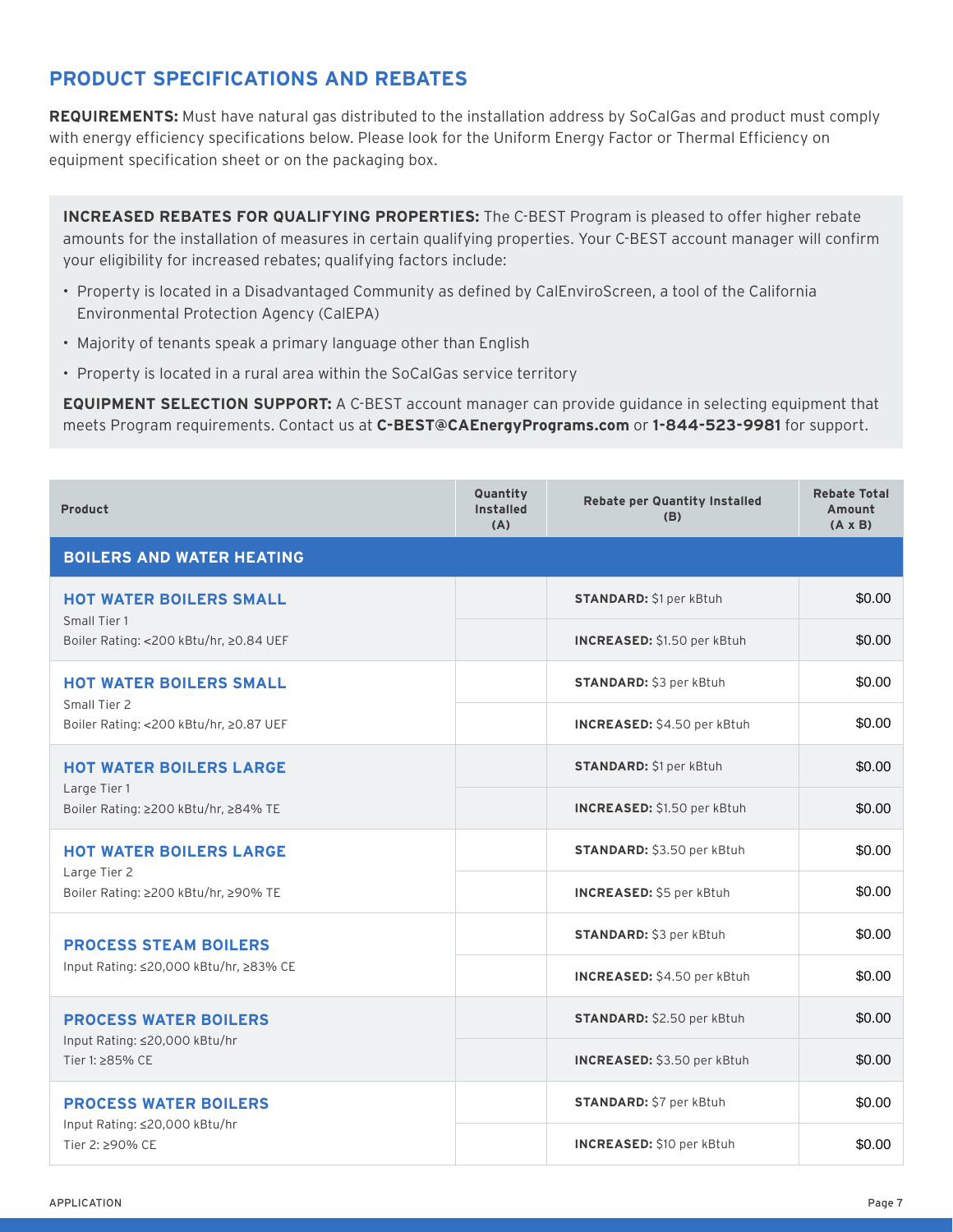## **PRODUCT SPECIFICATIONS AND REBATES** *(Continued)*

| <b>Product</b>                                                                              | Quantity<br><b>Installed</b><br>(A) | <b>Rebate per Quantity Installed</b><br>(B) | <b>Rebate Total</b><br>Amount<br>$(A \times B)$ |
|---------------------------------------------------------------------------------------------|-------------------------------------|---------------------------------------------|-------------------------------------------------|
| <b>SPACE-HEATING BOILERS STEAM</b><br>Medium Tier 1                                         |                                     | <b>STANDARD:</b> \$5 per kBtuh              | \$0.00                                          |
| Boiler Rating: 300-2,500 kBtuh, ≥82% TE                                                     |                                     | INCREASED: \$7 per kBtuh                    | \$0.00                                          |
| <b>SPACE-HEATING BOILERS HOT WATER</b>                                                      |                                     | STANDARD: \$3 per kBtuh                     | \$0.00                                          |
| Medium Tier 2<br>Boiler Rating: 300-2,500 kBtuh, ≥94% TE                                    |                                     | INCREASED: \$4.50 per kBtuh                 | \$0.00                                          |
| <b>SPACE-HEATING BOILERS HOT WATER</b>                                                      |                                     | STANDARD: \$0.75 per kBtuh                  | \$0.00                                          |
| Medium Tier 1<br>Boiler Rating: 300-2,500 kBtuh, ≥85% TE                                    |                                     | INCREASED: \$1 per kBtuh                    | \$0.00                                          |
| <b>STEAM TRAPS</b>                                                                          |                                     | <b>STANDARD: \$150 each</b>                 | \$0.00                                          |
| ≥12 hours of average daily use, must replace failed steam trap                              |                                     | <b>INCREASED: \$210 each</b>                | \$0.00                                          |
| <b>STORAGE WATER HEATERS</b><br>0.68 UEF                                                    |                                     | <b>STANDARD:</b> \$5 per kBtuh              | \$0.00                                          |
| 50 gallon                                                                                   |                                     | INCREASED: \$7 per kBtuh                    | \$0.00                                          |
| <b>TANK INSULATION (INDOOR)</b><br>Low-temperature application: 120-170 degrees F solution  |                                     | <b>STANDARD:</b> \$6 per square foot        | \$0.00                                          |
| 1" insulation thickness                                                                     |                                     | INCREASED: \$8.50 per square foot           | \$0.00                                          |
| <b>TANK INSULATION (INDOOR)</b><br>High-temperature application: 120-170 degrees F solution |                                     | <b>STANDARD:</b> \$6 per square foot        | \$0.00                                          |
| 1" insulation thickness                                                                     |                                     | INCREASED: \$8.50 per square foot           | \$0.00                                          |
| <b>TANK INSULATION (INDOOR)</b><br>Low-temperature application: 120-170 degrees F solution  |                                     | <b>STANDARD:</b> \$8 per square foot        | \$0.00                                          |
| 2" insulation thickness                                                                     |                                     | INCREASED: \$11 per square foot             | \$0.00                                          |
| <b>TANK INSULATION (INDOOR)</b><br>High-temperature application: 120-170 degrees F solution |                                     | <b>STANDARD:</b> \$8 per square foot        | \$0.00                                          |
| 2" insulation thickness                                                                     |                                     | <b>INCREASED:</b> \$11 per square foot      | \$0.00                                          |
| <b>TANKLESS WATER HEATERS</b><br>Small Tier 1                                               |                                     | <b>STANDARD:</b> \$5 per kBtuh              | \$0.00                                          |
| <200 kBtu/hr, ≥0.81 UEF                                                                     |                                     | INCREASED: \$7 per kBtuh                    | \$0.00                                          |
| <b>TANKLESS WATER HEATERS</b><br>Small Tier 2                                               |                                     | <b>STANDARD:</b> \$6 per kBtuh              | \$0.00                                          |
| <200 kBtu/hr, ≥0.87 UEF                                                                     |                                     | INCREASED: \$8.50 per kBtuh                 | \$0.00                                          |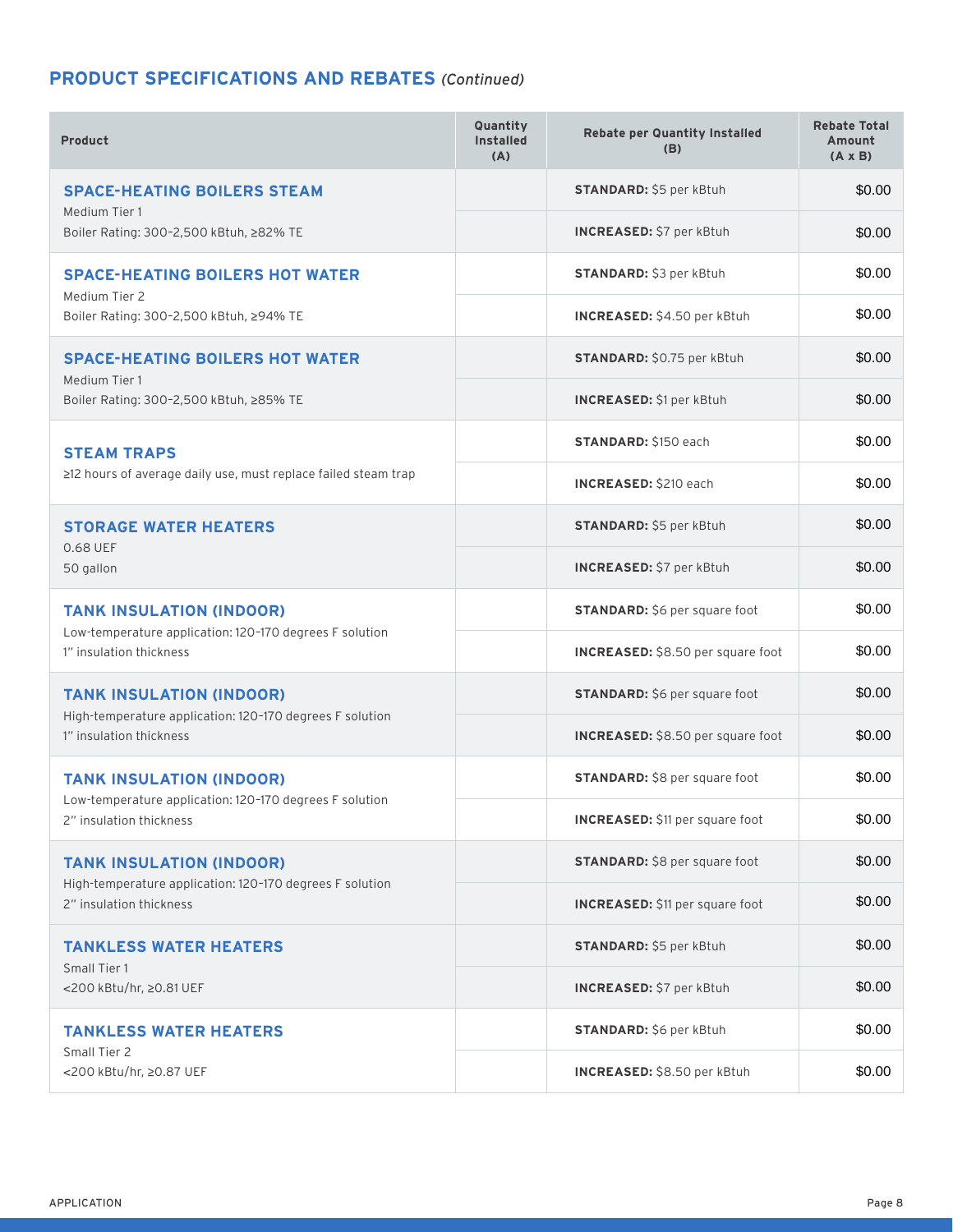## **PRODUCT SPECIFICATIONS AND REBATES** *(Continued)*

| <b>Product</b>                                                                                    | Quantity<br>Installed<br>(A) | <b>Rebate per Quantity Installed</b><br>(B) |        |
|---------------------------------------------------------------------------------------------------|------------------------------|---------------------------------------------|--------|
| <b>TANKLESS WATER HEATERS</b>                                                                     |                              | <b>STANDARD:</b> \$7 per kBtuh              | \$0.00 |
| Large Tier 2<br>≥200 kBtu/hr, ≥90% TE                                                             |                              | INCREASED: \$10 per kBtuh                   | \$0.00 |
| <b>FOOD SERVICES</b>                                                                              |                              |                                             |        |
| <b>CONVEYOR BROILERS</b><br>Automatic conveyor broilers belt width <20 inches                     |                              | STANDARD: \$1,400 each                      | \$0.00 |
| See Qualified Products List (QPL):<br>https://caenergywise.com/rebates/                           |                              | INCREASED: \$1,962 each                     | \$0.00 |
| <b>CONVEYOR BROILERS</b>                                                                          |                              | STANDARD: \$1,800 each                      | \$0.00 |
| Automatic conveyor broilers belt width 20-26 inches<br>See QPL: https://caenergywise.com/rebates/ |                              | INCREASED: \$2,523 each                     | \$0.00 |
| <b>CONVEYOR BROILERS</b>                                                                          |                              | STANDARD: \$3,000 each                      | \$0.00 |
| Automatic conveyor broilers belt width >26 inches<br>See QPL: https://caenergywise.com/rebates/   |                              | INCREASED: \$4,204 each                     | \$0.00 |
| <b>COMMERCIAL COMBINATION OVEN GAS</b><br><15 pan capacity                                        |                              | STANDARD: \$1,500 each                      | \$0.00 |
| Steam Mode ≥38%<br>Convection Mode ≥44%                                                           |                              | INCREASED: \$2,102 each                     | \$0.00 |
| <b>COMMERCIAL COMBINATION OVEN GAS</b><br>15-28 pan capacity                                      |                              | STANDARD: \$1,800 each                      | \$0.00 |
| Steam Mode >38%<br>Convection Mode ≥44%                                                           |                              | INCREASED: \$2,523 each                     | \$0.00 |
| <b>COMMERCIAL COMBINATION OVEN GAS</b><br>>28 pan capacity                                        |                              | STANDARD: \$2,500 each                      | \$0.00 |
| Steam Mode ≥38%<br>Convection Mode ≥44%                                                           |                              | <b>INCREASED:</b> \$3,503.50 each           | \$0.00 |
| <b>CONVECTION OVENS</b>                                                                           |                              | <b>STANDARD:</b> \$700 each                 | \$0.00 |
| ≥46%                                                                                              |                              | INCREASED: \$980 each                       | \$0.00 |
| <b>FRYERS</b>                                                                                     |                              | <b>STANDARD:</b> \$750 each                 | \$0.00 |
| ≥50%<br><b>ENERGY STAR®</b>                                                                       |                              | INCREASED: \$1,050 each                     | \$0.00 |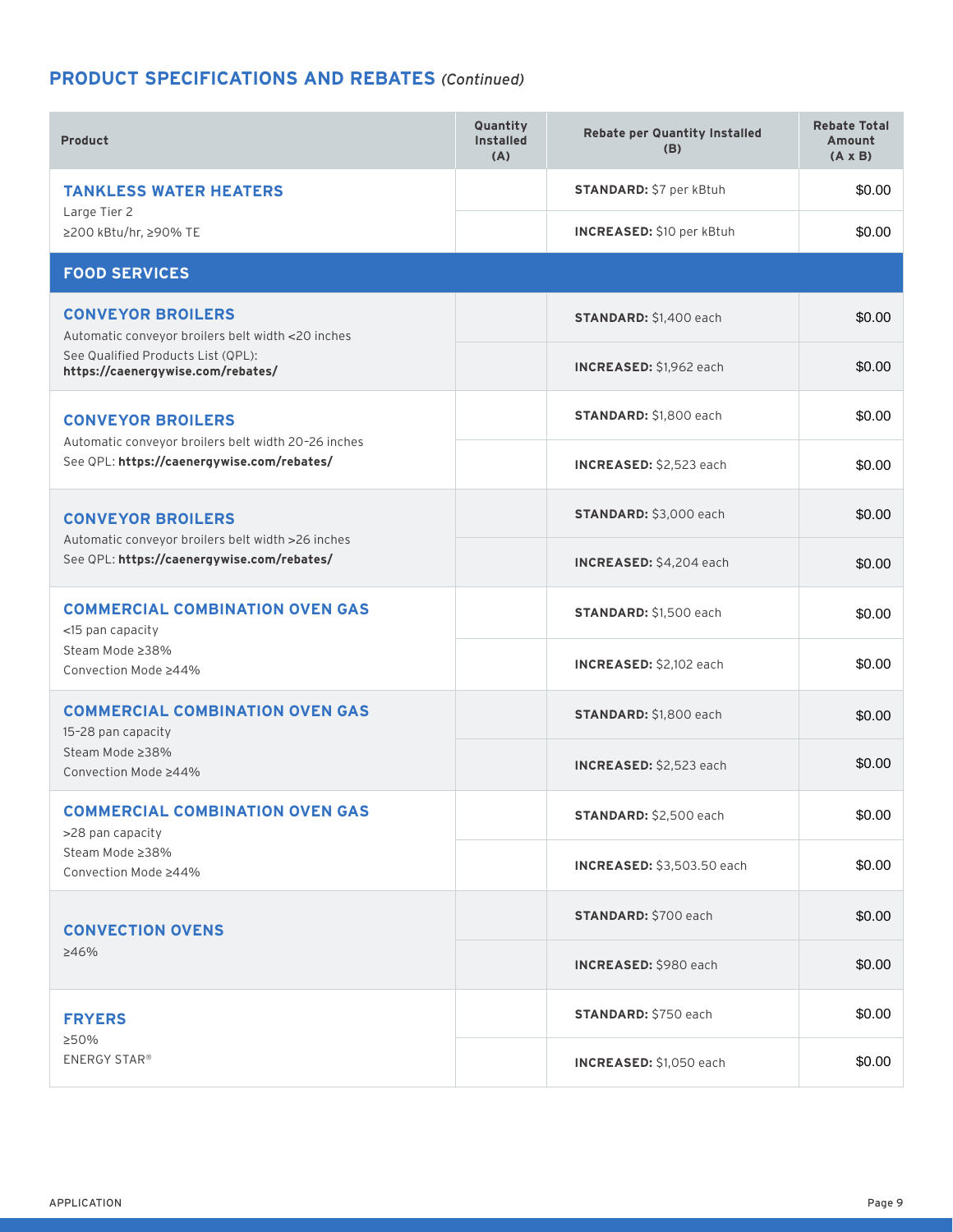## **PRODUCT SPECIFICATIONS AND REBATES** *(Continued)*

| Product                                                         | Quantity<br><b>Installed</b><br>(A) | <b>Rebate per Quantity Installed</b><br>(B) | <b>Rebate Total</b><br>Amount<br>$(A \times B)$ |
|-----------------------------------------------------------------|-------------------------------------|---------------------------------------------|-------------------------------------------------|
| <b>GRIDDLES</b>                                                 |                                     | <b>STANDARD: \$200 each</b>                 | \$0.00                                          |
| Heavy load cooking energy efficiency ≥38%<br><b>ENERGY STAR</b> |                                     | INCREASED: \$280 each                       | \$0.00                                          |
| <b>DOUBLE RACK OVENS</b>                                        |                                     | <b>STANDARD: \$2,000 each</b>               | \$0.00                                          |
| Heavy load cooking energy efficiency ≥50%<br><b>ENERGY STAR</b> |                                     | INCREASED: \$2,803 each                     | \$0.00                                          |
| <b>PRESSURELESS STEAMERS</b>                                    |                                     | <b>STANDARD:</b> \$1,800 each               | \$0.00                                          |
| ≥38%<br><b>ENERGY STAR</b>                                      |                                     | INCREASED: \$2,523 each                     | \$0.00                                          |
| <b>POOL</b>                                                     |                                     |                                             |                                                 |
| <b>POOL HEATERS</b>                                             | STANDARD: \$2 per kBtuh             |                                             | \$0.00                                          |
| ≥84% TE                                                         |                                     | INCREASED: \$3 per kBtuh                    | \$0.00                                          |
| <b>TOTAL AMOUNT OF ALL REBATES</b>                              |                                     |                                             | \$0.00                                          |

### **ABBREVIATIONS**

- AFUE Annual Fuel Utilization Efficiency
- CEE Consortium for Energy Efficiency
- CA Common Area
- DAC Disadvantaged Communities
- DHW Domestic Hot Water
- EF Efficiency Factor
- GPM Gallons Per Minute
- HE High Efficiency
- HH Household
- HTR Hard-to-Reach
- IMEF Integrated Modified Energy Factor
- IU In-Unit
- IWF Integrated Water Factor
- SF Square Foot
- TE Thermal Efficiency
- TSV Thermostatic Shower Valve
- UEF Uniform Energy Factor

### **DEFINITIONS**

**AFUE**: Ratio of annual output energy to annual input energy; includes any non-heating season pilot input loss and, for natural gas or oil-fired furnaces or boilers, does not include electric energy

**TE**: One hundred times useful energy output divided by input energy

**UEF**: New energy efficiency rating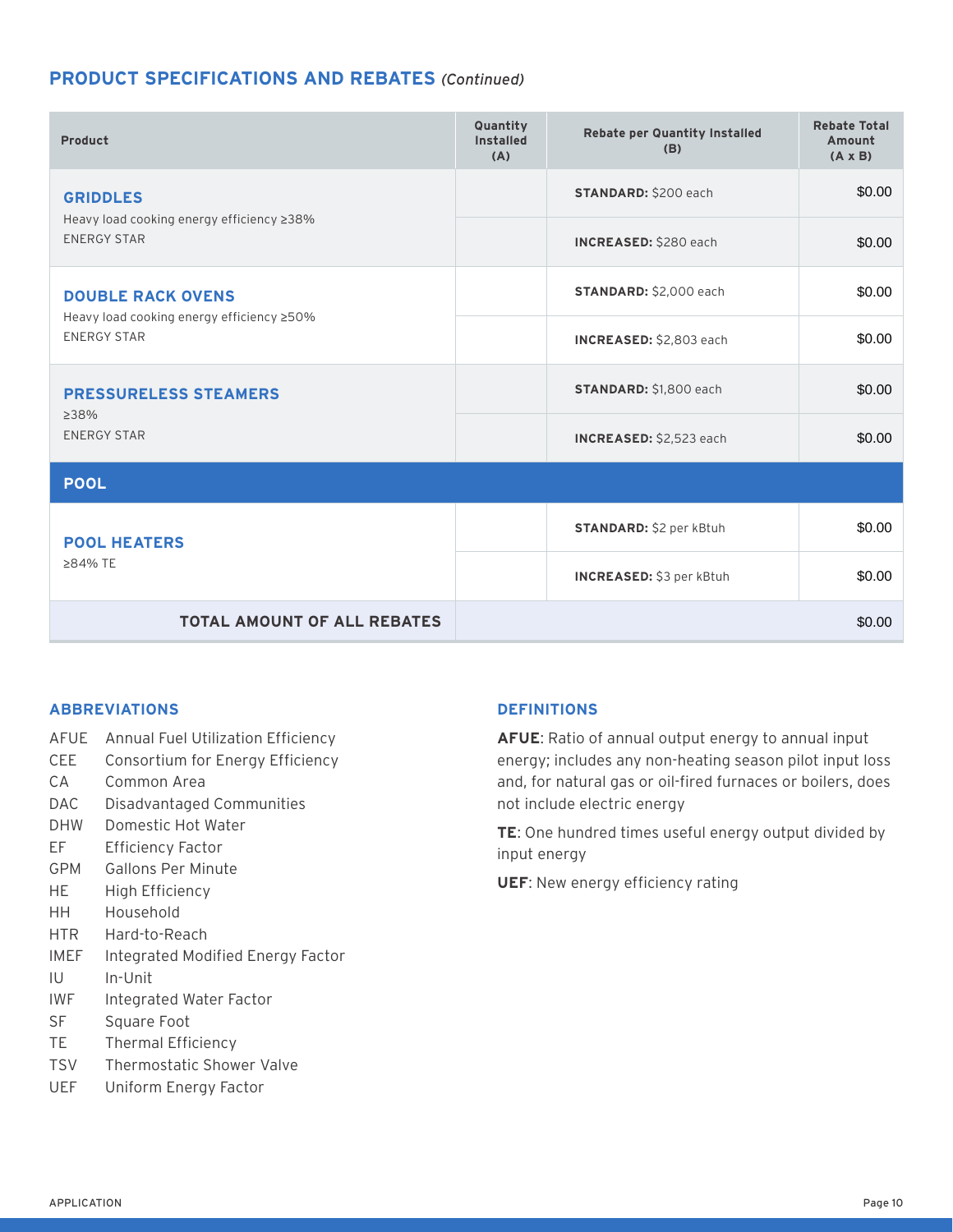# **PRODUCT LOCATION FORM**

**Please provide all the information requested on this form; it is important for processing and inspection.** Rebate applications that are submitted to SoCalGas may be randomly selected for inspection to ensure program and quality control compliance.

| Products Installed By: | $\Box$ Self | $\Box$ Contractor |
|------------------------|-------------|-------------------|
|------------------------|-------------|-------------------|

| Required<br>Information                                        | <b>Example</b> | <b>Location 1</b> | <b>Location 2</b> | <b>Location 3</b> | <b>Location 4</b> | <b>Location 5</b> | <b>Location 6</b> | <b>Location 7</b> |
|----------------------------------------------------------------|----------------|-------------------|-------------------|-------------------|-------------------|-------------------|-------------------|-------------------|
| <b>Product Location</b><br><b>Address</b>                      | 1234 Maple St. |                   |                   |                   |                   |                   |                   |                   |
| <b>Product Location</b>                                        | Suite 101      |                   |                   |                   |                   |                   |                   |                   |
| <b>Type of Product</b><br>Installed                            | Water heater   |                   |                   |                   |                   |                   |                   |                   |
| <b>Product Make</b>                                            | $\mathsf{GE}$  |                   |                   |                   |                   |                   |                   |                   |
| <b>Product Model</b><br>Number                                 | HDA2000        |                   |                   |                   |                   |                   |                   |                   |
| <b>Product Rating*</b>                                         | .67            |                   |                   |                   |                   |                   |                   |                   |
| <b>Serial Number</b>                                           | 12345678       |                   |                   |                   |                   |                   |                   |                   |
| <b>Product Capacity</b><br>(water heater or<br>boiler-gallons) | 40 gallons     |                   |                   |                   |                   |                   |                   |                   |
| <b>Product Location</b> <sup>+</sup>                           | Kitchen        |                   |                   |                   |                   |                   |                   |                   |
| <b>Date Purchased</b>                                          | 1/1/18         |                   |                   |                   |                   |                   |                   |                   |
| <b>Date Installed</b>                                          | 1/2/18         |                   |                   |                   |                   |                   |                   |                   |

\*Product rating: water heaters or boilers energy factor, pool heater thermal efficiency, furnace or heater AFUE, UEF, or BTUH †Describe product location in detail (e.g., closet, stock area, roof, boiler room, kitchen)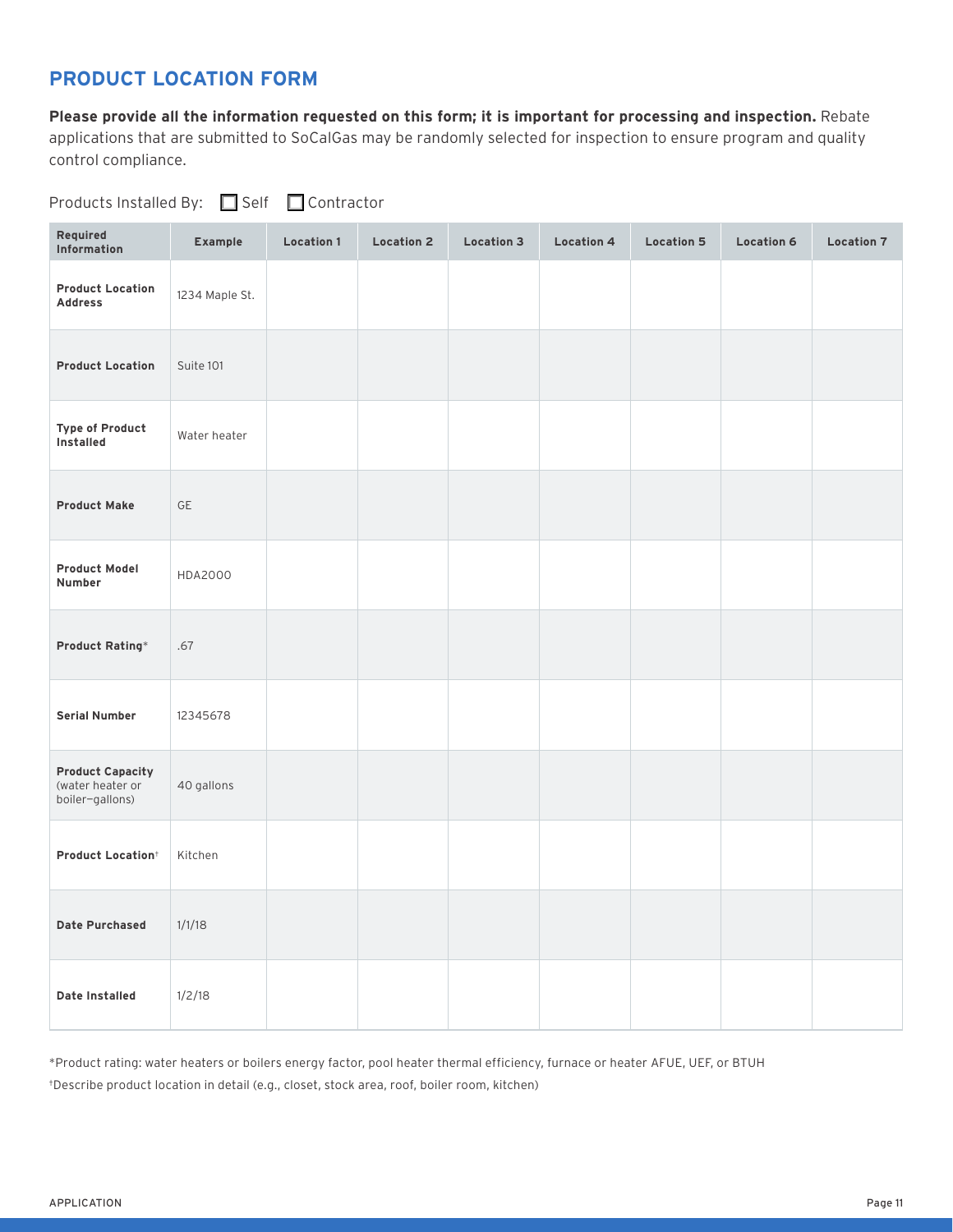# **HVAC AND RESOURCE INFORMATION**

### **Guide for Heating, Ventilation, and Air Conditioning (HVAC) systems**

### **STEP 1: FOCUS ON QUALITY INSTALLATION**

How well your HVAC system performs, and how much it costs to operate, depends in part on the proper installation of the system. Improper HVAC installation may cost more in the long run—using more electricity, running up your bill, and making your air conditioner work harder. This can shorten equipment life. Common installation problems such as low airflow, improper charge, or duct leakage can reduce the efficiency and capacity of your air conditioner.

### **STEP 2: CONTRACTOR SELECTION**

Hiring a licensed contractor who obtains the required building permit and has knowledge of, and complies with, local codes, ordinances, and the requirements of the Building Energy Efficiency Standards increases the likelihood that your system will be properly installed and will work efficiently, quietly, and safely. For information on the Building Energy Efficiency Standards (State Administrative Code, Title 24, Part 6), visit **[www.bsc.ca.gov](http://www.bsc.ca.gov)** and search "CODES."

Licensed contractors, in general:

- Have a minimum of four full years of experience performing the trade
- Have taken a law and trade exam
- Are required to have a contractor's bond
- Have been the subject of a background check
- Are regulated by the Contractors State License Board (see contact information on the following page)

Installers who perform contracting work without having a license have avoided these quality assurance requirements and, in addition, may be in violation of the law.

### **STEP 3: QUALITY ASSURANCE**

Cities and counties inspect a sample of projects when a construction permit is issued. A building permit, issued by a local authority, may be required for HVAC installations and modifications including, but not limited to, the following:

- New HVAC installation
- HVAC change-out/remodel/replacement including the air handler, coil, furnace, or condenser
- Relocation of an existing HVAC unit
- Removal of an HVAC unit or system
- Added ducting

A building inspector may perform a quality assurance check on the installation of the equipment ensuring the following:

- System is installed to comply with all applicable state, county, or city codes
- Work specified under the permit has been performed properly
- Required compliance documents have been submitted

**Important:** In accordance with California Public Utilities Code section 399.4(b), the customer or their contractor must provide proof of permit closure when installing a natural gas furnace. Name and address shown on proof of permit closure must match the name and installed address listed on the application form.